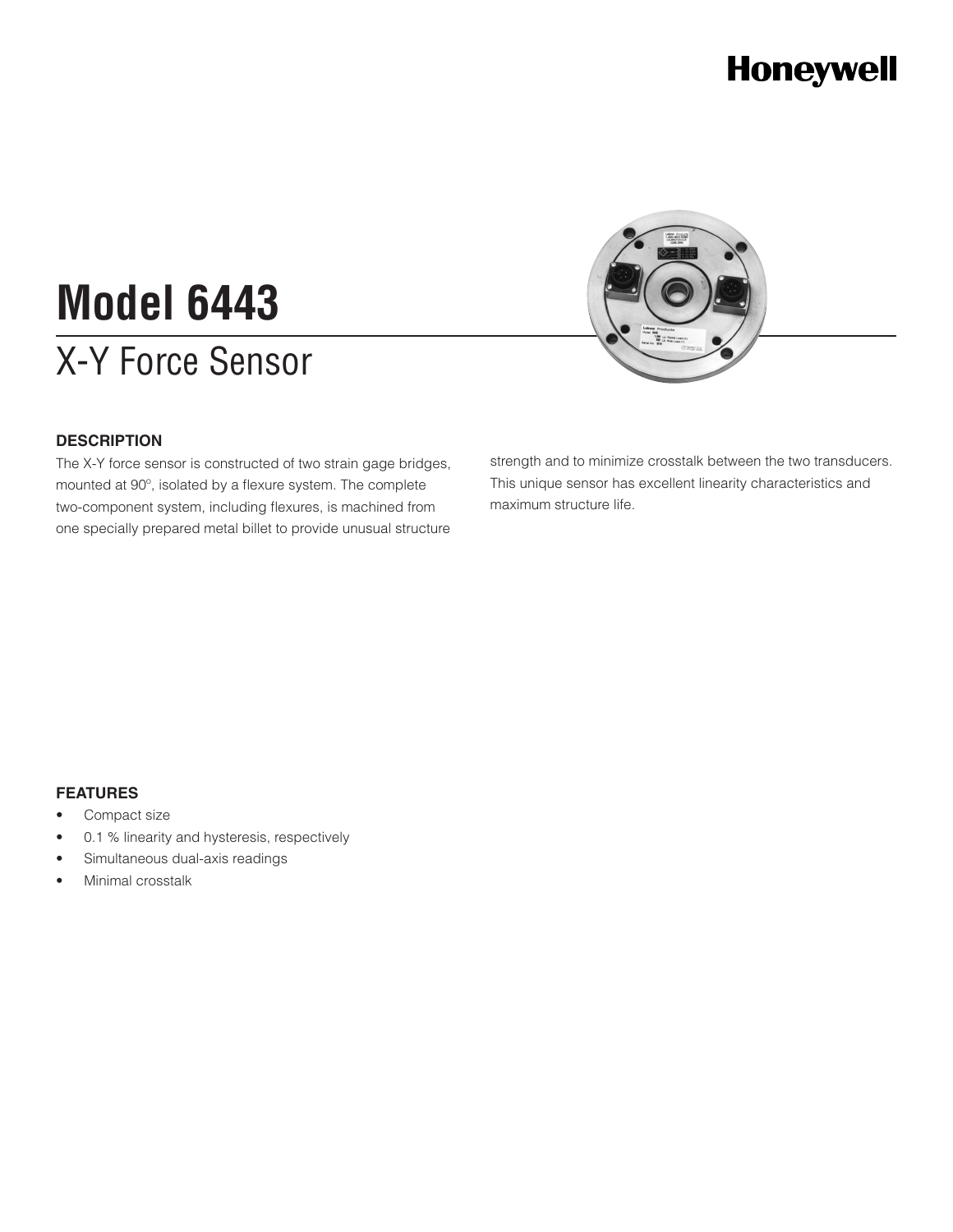### **Model 6443**

#### **PERFORMANCE SPECIFICATIONS**

| <b>Characteristic</b>   | <b>Measure</b>                                                                                 |
|-------------------------|------------------------------------------------------------------------------------------------|
| Load range              | 6443 (1000 lb X, 500 lb Y)<br>6443-105 (2000 lb X, 500 lb Y)<br>6443-106 (1500 lb X, 500 lb Y) |
| Non-linearity           | $\pm 0.1$ % of rated output                                                                    |
| <b>Hysteresis</b>       | $\pm 0.1$ % of rated output                                                                    |
| Repeatability           | $\pm 0.05$ % of rated output                                                                   |
| Output @ rated capacity | $2 \text{ mV/V} \pm 0.25 \%$ (nominal)                                                         |
| Operation               | Tension/compression                                                                            |
| Resolution              | Infinite                                                                                       |
| Standard calibration    | Tension $(+)$ and compression $(-)^1$                                                          |

#### **ENVIRONMENTAL SPECIFICATIONS**

| <b>Characteristic</b>      | <b>Measure</b>                     |
|----------------------------|------------------------------------|
| Temperature, operating     | -54 °C to 93 °C [-65 °F to 200 °F] |
| Temperature, compensated   | 21 °C to 77 °C [70 °F to 170 °F]   |
| Temperature effect, zero   | ±0.002 % of rated output/°F        |
| Temperature effect, output | $\pm 0.002$ % of reading/°F        |

#### **ELECTRICAL SPECIFICATIONS**

| <b>Characteristic</b>              | <b>Measure</b>       |
|------------------------------------|----------------------|
| Strain gage type                   | Foil                 |
| Excitation (maximum)               | 20 Vdc or Vac RMS    |
| Insulation resistance              | > 5000 mOhm @ 50 Vdc |
| Bridge resistance (toler-<br>ance) | 350 ohm              |
| Crosstalk                          | 1 % of full scale    |
| Zero balance                       | ±1.0%                |
| Electrical termination             | MS-3102E-14S-5P (2)  |

#### **MECHANICAL SPECIFICATIONS**

| <b>Characteristic</b>  | <b>Measure</b>          |
|------------------------|-------------------------|
| Safe overload capacity | 150 % of rated capacity |
| Material               | Carbon steel            |

#### **RANGE CODES**

| Wire         |                  |
|--------------|------------------|
| <b>Red</b>   | $(+)$ excitation |
| <b>Black</b> | (-) excitation   |
| Green        | $(+)$ output     |
| White        | (-) output       |

#### **MOUNTING DIMENSIONS**



#### **TYPICAL SYSTEM DIAGRAM**



#### Mating Connectors & Cables

| 064-LW13621<br>7200-76-XX* | Mating connector                                                               | Mating connector and six conductor cable<br>(unamplified unit with sense leads but not shunt cal)  |
|----------------------------|--------------------------------------------------------------------------------|----------------------------------------------------------------------------------------------------|
| 7200-75-XX**               |                                                                                | Mating connector (MS - 5 pin) and four conductor cable<br>(unamplified sensor without sense leads) |
|                            | for connection to 7541                                                         | 7200-111-XX** Mating connector (MS – 5 pin) & 6 conductor cable                                    |
|                            | for connection to 7541                                                         | 7200-110-XX <sup>**</sup> Mating connector (MS - 5 pin) & 4 conductor cable                        |
|                            | * XX represents length in feet<br>** XX represents length in feet 20ft maximum | 100ft maximum                                                                                      |